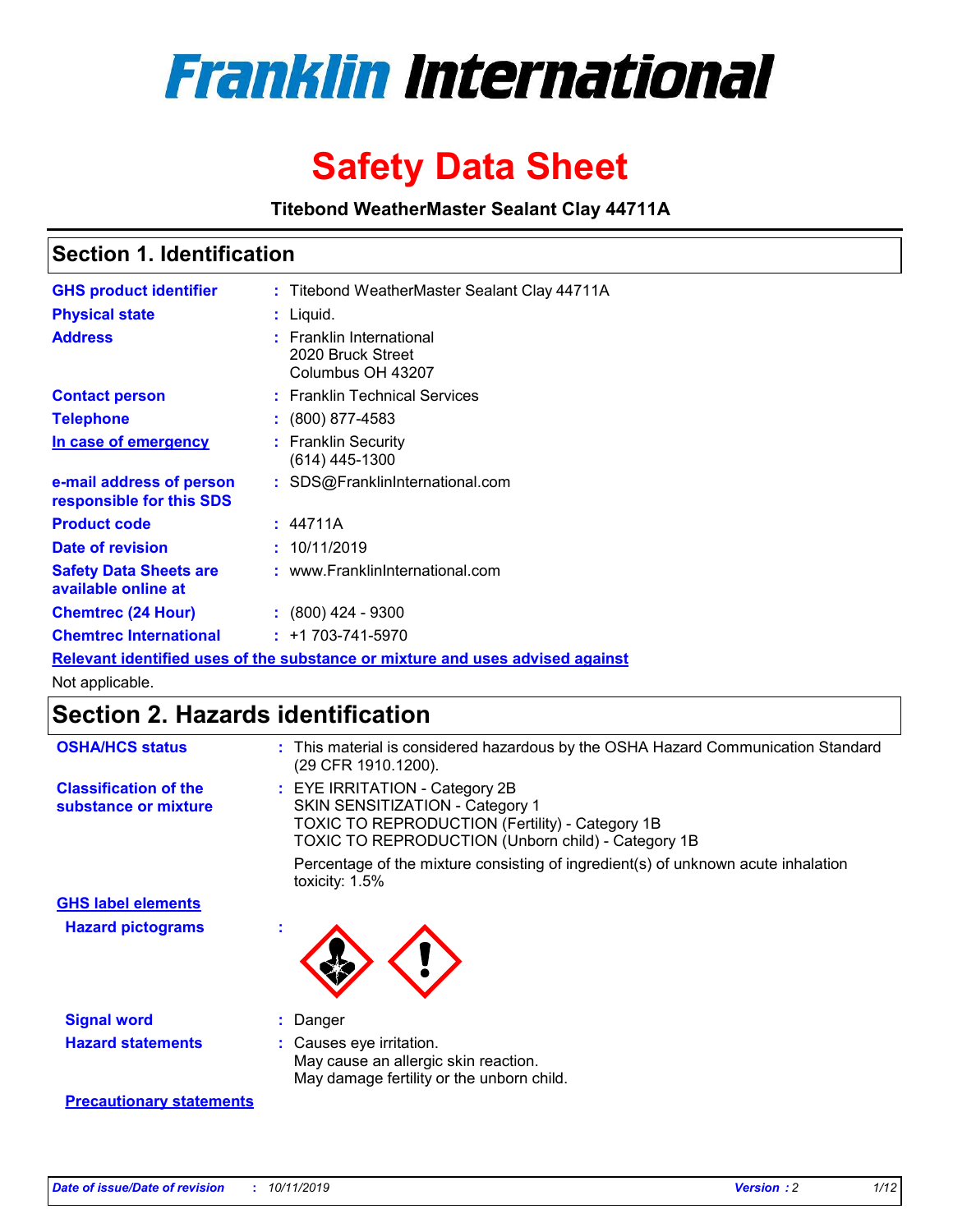### **Section 2. Hazards identification**

| <b>Prevention</b>                          | : Obtain special instructions before use. Do not handle until all safety precautions have<br>been read and understood. Wear protective gloves. Wear eye or face protection.<br>Wear protective clothing. Avoid breathing vapor. Wash hands thoroughly after handling.<br>Contaminated work clothing must not be allowed out of the workplace.                                                        |
|--------------------------------------------|------------------------------------------------------------------------------------------------------------------------------------------------------------------------------------------------------------------------------------------------------------------------------------------------------------------------------------------------------------------------------------------------------|
| <b>Response</b>                            | : IF exposed or concerned: Get medical attention. IF ON SKIN: Wash with plenty of<br>soap and water. Wash contaminated clothing before reuse. If skin irritation or rash<br>occurs: Get medical attention. IF IN EYES: Rinse cautiously with water for several<br>minutes. Remove contact lenses, if present and easy to do. Continue rinsing. If eye<br>irritation persists: Get medical attention. |
| <b>Storage</b>                             | : Store locked up.                                                                                                                                                                                                                                                                                                                                                                                   |
| <b>Disposal</b>                            | : Dispose of contents and container in accordance with all local, regional, national and<br>international regulations.                                                                                                                                                                                                                                                                               |
| <b>Hazards not otherwise</b><br>classified | : Product generates methanol during cure.                                                                                                                                                                                                                                                                                                                                                            |
|                                            |                                                                                                                                                                                                                                                                                                                                                                                                      |

### **Section 3. Composition/information on ingredients**

| <b>Substance/mixture</b><br>Mixture                  |               |                     |
|------------------------------------------------------|---------------|---------------------|
| <b>Ingredient name</b>                               | $\frac{9}{6}$ | <b>CAS number</b>   |
| 3-aminopropyltriethoxysilane<br>Dibutyltin dilaurate | ≤3<br>≤0.3    | 919-30-2<br>77-58-7 |

Any concentration shown as a range is to protect confidentiality or is due to batch variation.

**There are no additional ingredients present which, within the current knowledge of the supplier and in the concentrations applicable, are classified as hazardous to health or the environment and hence require reporting in this section.**

**Occupational exposure limits, if available, are listed in Section 8.**

### **Section 4. First aid measures**

| <b>Description of necessary first aid measures</b> |                                                                                                                                                                                                                                                                                                                                                                                                                                                                                                                                                                                                                                                                                                                                                                           |  |  |  |
|----------------------------------------------------|---------------------------------------------------------------------------------------------------------------------------------------------------------------------------------------------------------------------------------------------------------------------------------------------------------------------------------------------------------------------------------------------------------------------------------------------------------------------------------------------------------------------------------------------------------------------------------------------------------------------------------------------------------------------------------------------------------------------------------------------------------------------------|--|--|--|
| <b>Eye contact</b>                                 | : Immediately flush eyes with plenty of water, occasionally lifting the upper and lower<br>eyelids. Check for and remove any contact lenses. Continue to rinse for at least 10<br>minutes. If irritation persists, get medical attention.                                                                                                                                                                                                                                                                                                                                                                                                                                                                                                                                 |  |  |  |
| <b>Inhalation</b>                                  | : Remove victim to fresh air and keep at rest in a position comfortable for breathing. If<br>not breathing, if breathing is irregular or if respiratory arrest occurs, provide artificial<br>respiration or oxygen by trained personnel. It may be dangerous to the person providing<br>aid to give mouth-to-mouth resuscitation. Get medical attention. If unconscious, place<br>in recovery position and get medical attention immediately. Maintain an open airway.<br>Loosen tight clothing such as a collar, tie, belt or waistband. In case of inhalation of<br>decomposition products in a fire, symptoms may be delayed. The exposed person may<br>need to be kept under medical surveillance for 48 hours.                                                       |  |  |  |
| <b>Skin contact</b>                                | : Wash with plenty of soap and water. Remove contaminated clothing and shoes. Wash<br>contaminated clothing thoroughly with water before removing it, or wear gloves.<br>Continue to rinse for at least 10 minutes. Get medical attention. In the event of any<br>complaints or symptoms, avoid further exposure. Wash clothing before reuse. Clean<br>shoes thoroughly before reuse.                                                                                                                                                                                                                                                                                                                                                                                     |  |  |  |
| <b>Ingestion</b>                                   | : Wash out mouth with water. Remove dentures if any. Remove victim to fresh air and<br>keep at rest in a position comfortable for breathing. If material has been swallowed and<br>the exposed person is conscious, give small quantities of water to drink. Stop if the<br>exposed person feels sick as vomiting may be dangerous. Do not induce vomiting<br>unless directed to do so by medical personnel. If vomiting occurs, the head should be<br>kept low so that vomit does not enter the lungs. Get medical attention. Never give<br>anything by mouth to an unconscious person. If unconscious, place in recovery position<br>and get medical attention immediately. Maintain an open airway. Loosen tight clothing<br>such as a collar, tie, belt or waistband. |  |  |  |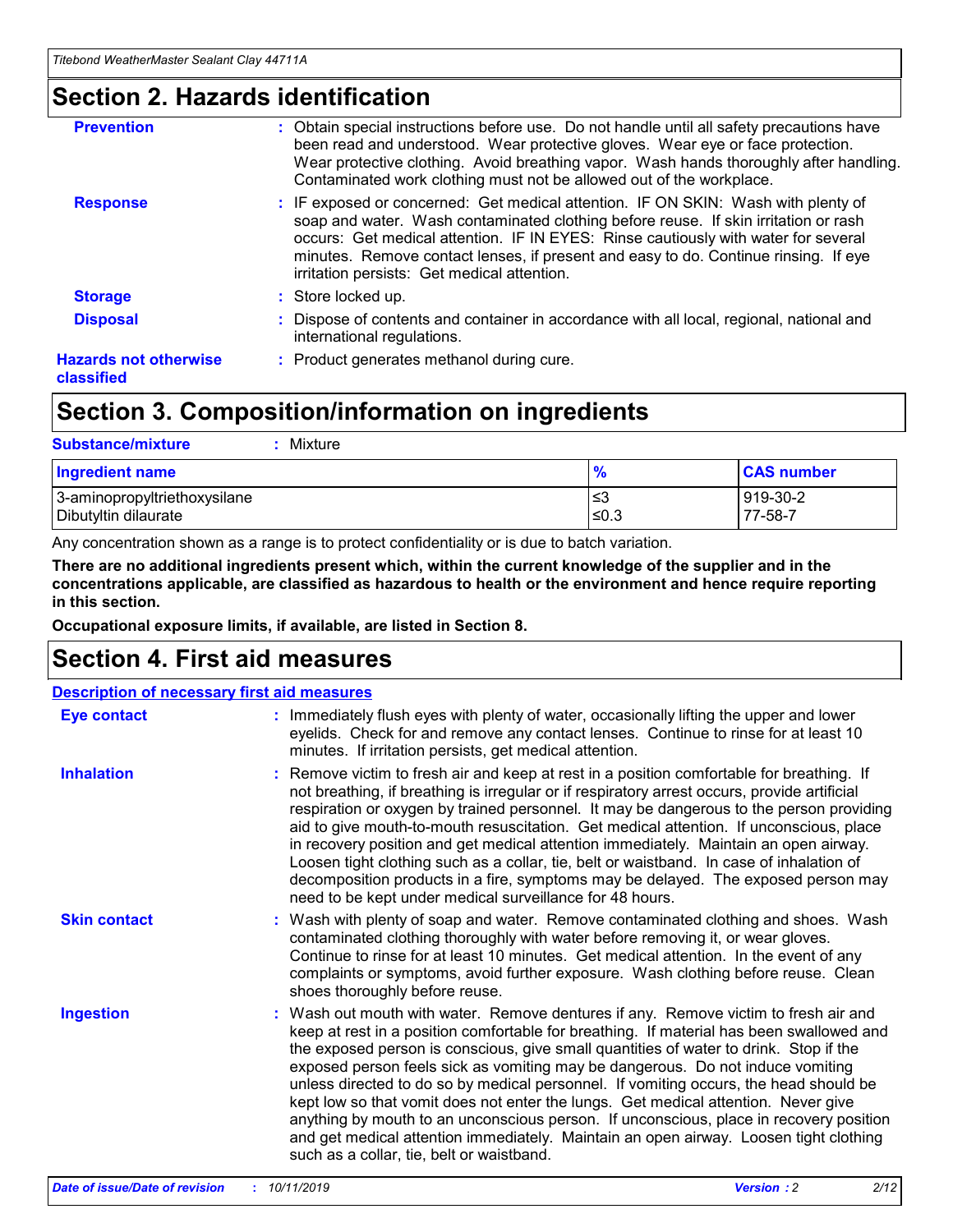## **Section 4. First aid measures**

| Most important symptoms/effects, acute and delayed |                                       |                                                                                                                                                                                                                                                                                                                                                                                                                 |  |  |  |
|----------------------------------------------------|---------------------------------------|-----------------------------------------------------------------------------------------------------------------------------------------------------------------------------------------------------------------------------------------------------------------------------------------------------------------------------------------------------------------------------------------------------------------|--|--|--|
|                                                    | <b>Potential acute health effects</b> |                                                                                                                                                                                                                                                                                                                                                                                                                 |  |  |  |
| <b>Eye contact</b>                                 |                                       | : May cause eye irritation.                                                                                                                                                                                                                                                                                                                                                                                     |  |  |  |
| <b>Inhalation</b>                                  |                                       | : No known significant effects or critical hazards.                                                                                                                                                                                                                                                                                                                                                             |  |  |  |
| <b>Skin contact</b>                                |                                       | : May cause skin irritation.                                                                                                                                                                                                                                                                                                                                                                                    |  |  |  |
| <b>Ingestion</b>                                   |                                       | : No known significant effects or critical hazards.                                                                                                                                                                                                                                                                                                                                                             |  |  |  |
| Over-exposure signs/symptoms                       |                                       |                                                                                                                                                                                                                                                                                                                                                                                                                 |  |  |  |
| <b>Eye contact</b>                                 |                                       | : Adverse symptoms may include the following:<br>irritation<br>watering<br>redness                                                                                                                                                                                                                                                                                                                              |  |  |  |
| <b>Inhalation</b>                                  |                                       | : Adverse symptoms may include the following:<br>reduced fetal weight<br>increase in fetal deaths<br>skeletal malformations                                                                                                                                                                                                                                                                                     |  |  |  |
| <b>Skin contact</b>                                |                                       | : Adverse symptoms may include the following:<br>irritation<br>redness<br>reduced fetal weight<br>increase in fetal deaths<br>skeletal malformations                                                                                                                                                                                                                                                            |  |  |  |
| <b>Ingestion</b>                                   |                                       | : Adverse symptoms may include the following:<br>reduced fetal weight<br>increase in fetal deaths<br>skeletal malformations                                                                                                                                                                                                                                                                                     |  |  |  |
|                                                    |                                       | <b>Indication of immediate medical attention and special treatment needed, if necessary</b>                                                                                                                                                                                                                                                                                                                     |  |  |  |
| <b>Notes to physician</b>                          |                                       | : In case of inhalation of decomposition products in a fire, symptoms may be delayed.<br>The exposed person may need to be kept under medical surveillance for 48 hours.                                                                                                                                                                                                                                        |  |  |  |
| <b>Specific treatments</b>                         |                                       | : No specific treatment.                                                                                                                                                                                                                                                                                                                                                                                        |  |  |  |
| <b>Protection of first-aiders</b>                  |                                       | : No action shall be taken involving any personal risk or without suitable training. If it is<br>suspected that fumes are still present, the rescuer should wear an appropriate mask or<br>self-contained breathing apparatus. It may be dangerous to the person providing aid to<br>give mouth-to-mouth resuscitation. Wash contaminated clothing thoroughly with water<br>before removing it, or wear gloves. |  |  |  |

**See toxicological information (Section 11)**

### **Section 5. Fire-fighting measures**

| <b>Extinguishing media</b>                             |                                                                                                                                                                                                     |
|--------------------------------------------------------|-----------------------------------------------------------------------------------------------------------------------------------------------------------------------------------------------------|
| <b>Suitable extinguishing</b><br>media                 | : Use an extinguishing agent suitable for the surrounding fire.                                                                                                                                     |
| <b>Unsuitable extinguishing</b><br>media               | $:$ None known.                                                                                                                                                                                     |
| <b>Specific hazards arising</b><br>from the chemical   | : In a fire or if heated, a pressure increase will occur and the container may burst.                                                                                                               |
| <b>Hazardous thermal</b><br>decomposition products     | : Decomposition products may include the following materials:<br>carbon dioxide<br>carbon monoxide<br>nitrogen oxides<br>metal oxide/oxides                                                         |
| <b>Special protective actions</b><br>for fire-fighters | : Promptly isolate the scene by removing all persons from the vicinity of the incident if<br>there is a fire. No action shall be taken involving any personal risk or without suitable<br>training. |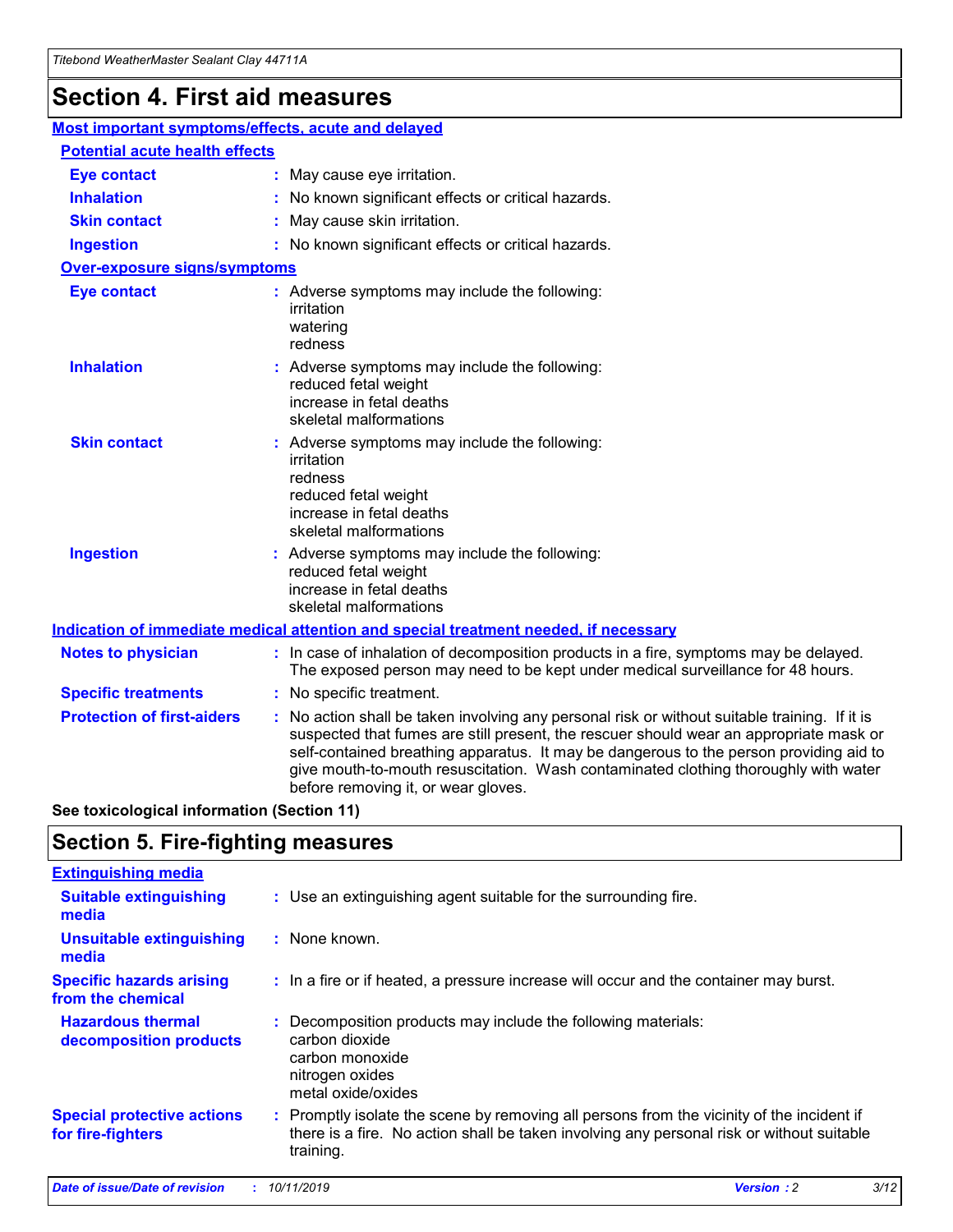### **Section 5. Fire-fighting measures**

**Special protective equipment for fire-fighters** Fire-fighters should wear appropriate protective equipment and self-contained breathing **:** apparatus (SCBA) with a full face-piece operated in positive pressure mode.

### **Section 6. Accidental release measures**

#### **Personal precautions, protective equipment and emergency procedures**

| For non-emergency<br>personnel                               | : No action shall be taken involving any personal risk or without suitable training.<br>Evacuate surrounding areas. Keep unnecessary and unprotected personnel from<br>entering. Do not touch or walk through spilled material. Avoid breathing vapor or mist.<br>Provide adequate ventilation. Wear appropriate respirator when ventilation is<br>inadequate. Put on appropriate personal protective equipment.                                                                                                                                                                                                                                                                                             |
|--------------------------------------------------------------|--------------------------------------------------------------------------------------------------------------------------------------------------------------------------------------------------------------------------------------------------------------------------------------------------------------------------------------------------------------------------------------------------------------------------------------------------------------------------------------------------------------------------------------------------------------------------------------------------------------------------------------------------------------------------------------------------------------|
|                                                              | For emergency responders : If specialized clothing is required to deal with the spillage, take note of any information in<br>Section 8 on suitable and unsuitable materials. See also the information in "For non-<br>emergency personnel".                                                                                                                                                                                                                                                                                                                                                                                                                                                                  |
| <b>Environmental precautions</b>                             | : Avoid dispersal of spilled material and runoff and contact with soil, waterways, drains<br>and sewers. Inform the relevant authorities if the product has caused environmental<br>pollution (sewers, waterways, soil or air).                                                                                                                                                                                                                                                                                                                                                                                                                                                                              |
| <b>Methods and materials for containment and cleaning up</b> |                                                                                                                                                                                                                                                                                                                                                                                                                                                                                                                                                                                                                                                                                                              |
| <b>Small spill</b>                                           | : Stop leak if without risk. Move containers from spill area. Dilute with water and mop up<br>if water-soluble. Alternatively, or if water-insoluble, absorb with an inert dry material and<br>place in an appropriate waste disposal container. Dispose of via a licensed waste<br>disposal contractor.                                                                                                                                                                                                                                                                                                                                                                                                     |
| <b>Large spill</b>                                           | : Stop leak if without risk. Move containers from spill area. Approach release from<br>upwind. Prevent entry into sewers, water courses, basements or confined areas. Wash<br>spillages into an effluent treatment plant or proceed as follows. Contain and collect<br>spillage with non-combustible, absorbent material e.g. sand, earth, vermiculite or<br>diatomaceous earth and place in container for disposal according to local regulations<br>(see Section 13). Dispose of via a licensed waste disposal contractor. Contaminated<br>absorbent material may pose the same hazard as the spilled product. Note: see<br>Section 1 for emergency contact information and Section 13 for waste disposal. |

### **Section 7. Handling and storage**

| <b>Precautions for safe handling</b>                                             |                                                                                                                                                                                                                                                                                                                                                                                                                                                                                                                                                                                                                                                                                                                                                                                                                                                  |
|----------------------------------------------------------------------------------|--------------------------------------------------------------------------------------------------------------------------------------------------------------------------------------------------------------------------------------------------------------------------------------------------------------------------------------------------------------------------------------------------------------------------------------------------------------------------------------------------------------------------------------------------------------------------------------------------------------------------------------------------------------------------------------------------------------------------------------------------------------------------------------------------------------------------------------------------|
| <b>Protective measures</b>                                                       | : Put on appropriate personal protective equipment (see Section 8). Persons with a<br>history of skin sensitization problems should not be employed in any process in which<br>this product is used. Avoid exposure - obtain special instructions before use. Avoid<br>exposure during pregnancy. Do not handle until all safety precautions have been read<br>and understood. Do not get in eyes or on skin or clothing. Do not ingest. Avoid<br>breathing vapor or mist. If during normal use the material presents a respiratory hazard,<br>use only with adequate ventilation or wear appropriate respirator. Keep in the original<br>container or an approved alternative made from a compatible material, kept tightly<br>closed when not in use. Empty containers retain product residue and can be hazardous.<br>Do not reuse container. |
| <b>Advice on general</b><br>occupational hygiene                                 | : Eating, drinking and smoking should be prohibited in areas where this material is<br>handled, stored and processed. Workers should wash hands and face before eating,<br>drinking and smoking. Remove contaminated clothing and protective equipment before<br>entering eating areas. See also Section 8 for additional information on hygiene<br>measures.                                                                                                                                                                                                                                                                                                                                                                                                                                                                                    |
| <b>Conditions for safe storage,</b><br>including any<br><b>incompatibilities</b> | Store between the following temperatures: 0 to 120°C (32 to 248°F). Store in<br>accordance with local regulations. Store in original container protected from direct<br>sunlight in a dry, cool and well-ventilated area, away from incompatible materials (see<br>Section 10) and food and drink. Store locked up. Keep container tightly closed and<br>sealed until ready for use. Containers that have been opened must be carefully<br>resealed and kept upright to prevent leakage. Do not store in unlabeled containers.<br>Use appropriate containment to avoid environmental contamination. See Section 10 for<br>incompatible materials before handling or use.                                                                                                                                                                         |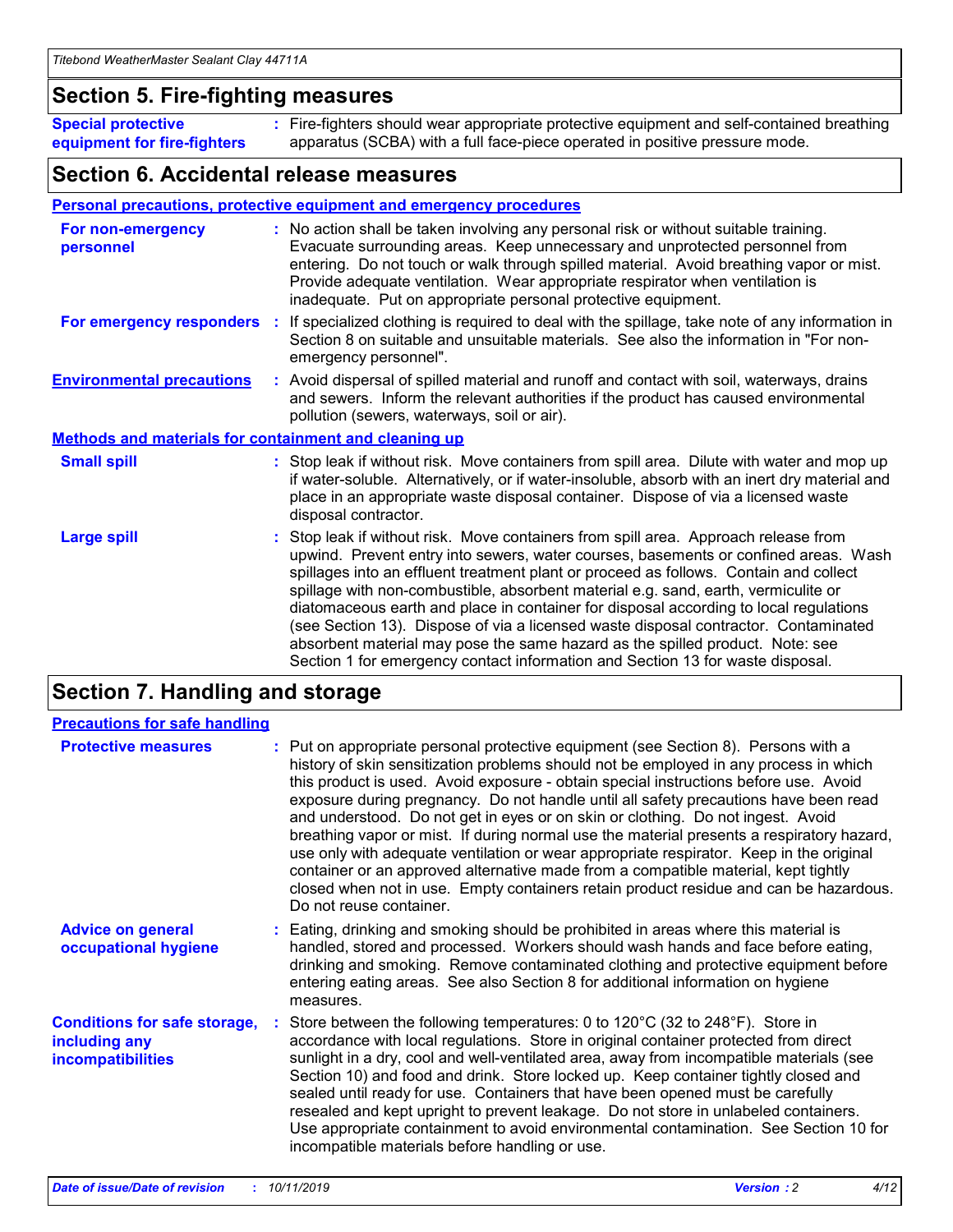## **Section 8. Exposure controls/personal protection**

#### **Control parameters**

#### **Occupational exposure limits**

| <b>Ingredient name</b>                               |    |                                          | <b>Exposure limits</b>                                                                                                                                                                                                                                                                                                                                                                                                                                                                                                                                                                                                 |
|------------------------------------------------------|----|------------------------------------------|------------------------------------------------------------------------------------------------------------------------------------------------------------------------------------------------------------------------------------------------------------------------------------------------------------------------------------------------------------------------------------------------------------------------------------------------------------------------------------------------------------------------------------------------------------------------------------------------------------------------|
| 3-aminopropyltriethoxysilane<br>Dibutyltin dilaurate |    |                                          | None.<br>ACGIH TLV (United States, 3/2019). Absorbed through skin.<br>Notes: as Sn<br>TWA: 0.1 mg/m <sup>3</sup> , (as Sn) 8 hours.<br>STEL: 0.2 mg/m <sup>3</sup> , (as Sn) 15 minutes.<br>NIOSH REL (United States, 10/2016). Absorbed through skin.<br>Notes: as Sn<br>TWA: 0.1 mg/m <sup>3</sup> , (as Sn) 10 hours.<br>OSHA PEL (United States, 5/2018). Notes: as Sn<br>TWA: $0.1 \text{ mg/m}^3$ , (as Sn) 8 hours.<br>OSHA PEL 1989 (United States, 3/1989). Absorbed through skin.<br>Notes: measured as Sn<br>TWA: 0.1 mg/m <sup>3</sup> , (measured as Sn) 8 hours. Form: Organic                           |
| <b>Appropriate engineering</b><br>controls           |    |                                          | : If user operations generate dust, fumes, gas, vapor or mist, use process enclosures,<br>local exhaust ventilation or other engineering controls to keep worker exposure to<br>airborne contaminants below any recommended or statutory limits.                                                                                                                                                                                                                                                                                                                                                                       |
| <b>Environmental exposure</b><br><b>controls</b>     |    |                                          | Emissions from ventilation or work process equipment should be checked to ensure<br>they comply with the requirements of environmental protection legislation. In some<br>cases, fume scrubbers, filters or engineering modifications to the process equipment<br>will be necessary to reduce emissions to acceptable levels.                                                                                                                                                                                                                                                                                          |
| <b>Individual protection measures</b>                |    |                                          |                                                                                                                                                                                                                                                                                                                                                                                                                                                                                                                                                                                                                        |
| <b>Hygiene measures</b>                              |    |                                          | : Wash hands, forearms and face thoroughly after handling chemical products, before<br>eating, smoking and using the lavatory and at the end of the working period.<br>Appropriate techniques should be used to remove potentially contaminated clothing.<br>Contaminated work clothing should not be allowed out of the workplace. Wash<br>contaminated clothing before reusing. Ensure that eyewash stations and safety<br>showers are close to the workstation location.                                                                                                                                            |
| <b>Eye/face protection</b>                           |    |                                          | : Safety eyewear complying with an approved standard should be used when a risk<br>assessment indicates this is necessary to avoid exposure to liquid splashes, mists,<br>gases or dusts. If contact is possible, the following protection should be worn, unless<br>the assessment indicates a higher degree of protection: chemical splash goggles.                                                                                                                                                                                                                                                                  |
| <b>Skin protection</b>                               |    |                                          |                                                                                                                                                                                                                                                                                                                                                                                                                                                                                                                                                                                                                        |
| <b>Hand protection</b>                               |    |                                          | : Chemical-resistant, impervious gloves complying with an approved standard should be<br>worn at all times when handling chemical products if a risk assessment indicates this is<br>necessary. Considering the parameters specified by the glove manufacturer, check<br>during use that the gloves are still retaining their protective properties. It should be<br>noted that the time to breakthrough for any glove material may be different for different<br>glove manufacturers. In the case of mixtures, consisting of several substances, the<br>protection time of the gloves cannot be accurately estimated. |
| <b>Body protection</b>                               |    | handling this product.                   | Personal protective equipment for the body should be selected based on the task being<br>performed and the risks involved and should be approved by a specialist before                                                                                                                                                                                                                                                                                                                                                                                                                                                |
| <b>Other skin protection</b>                         |    | specialist before handling this product. | : Appropriate footwear and any additional skin protection measures should be selected<br>based on the task being performed and the risks involved and should be approved by a                                                                                                                                                                                                                                                                                                                                                                                                                                          |
| <b>Respiratory protection</b>                        | ÷. | aspects of use.                          | Based on the hazard and potential for exposure, select a respirator that meets the<br>appropriate standard or certification. Respirators must be used according to a<br>respiratory protection program to ensure proper fitting, training, and other important                                                                                                                                                                                                                                                                                                                                                         |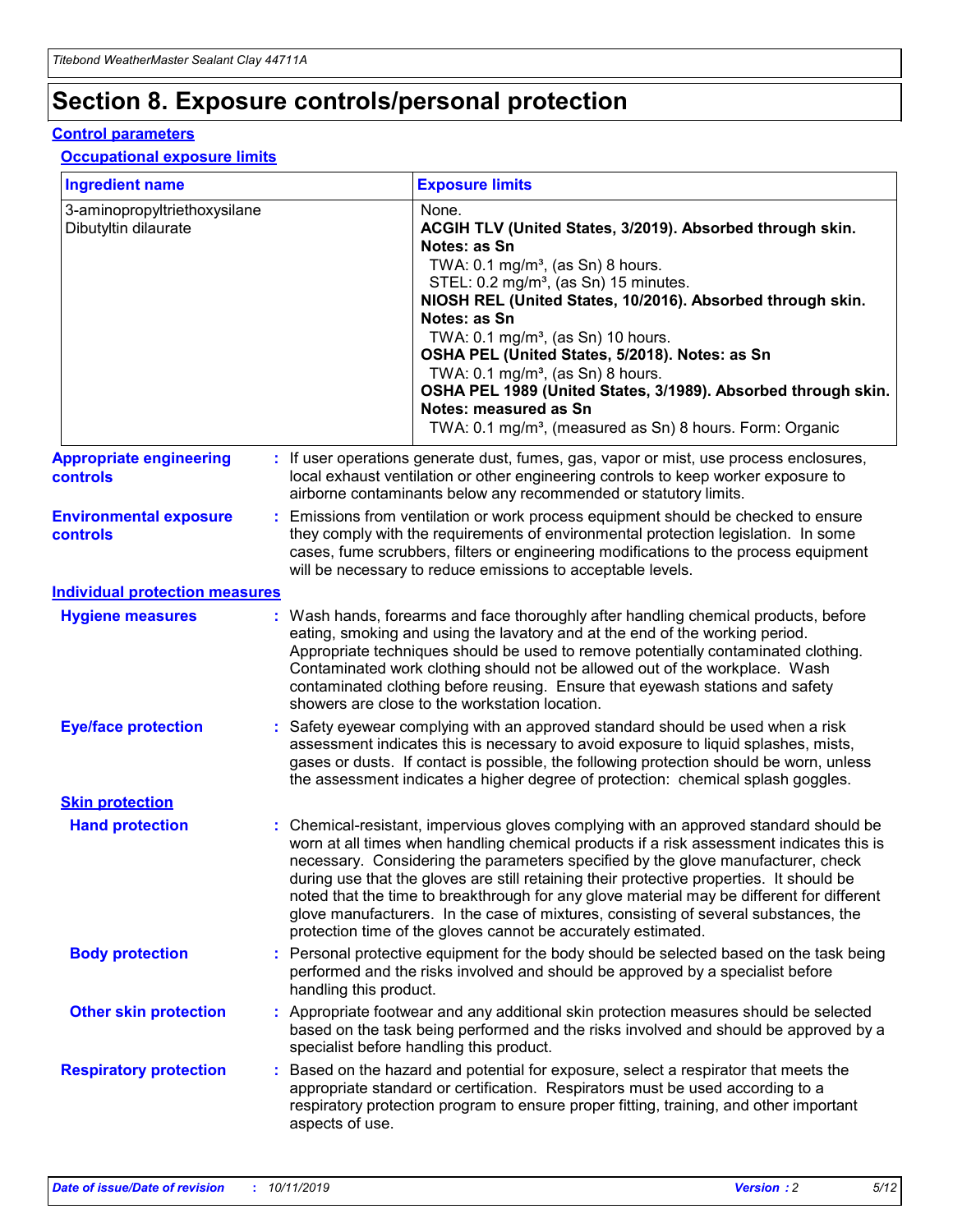### **Section 9. Physical and chemical properties**

#### **Appearance**

| <b>Physical state</b>                             | : Liquid. [Paste.]                                              |
|---------------------------------------------------|-----------------------------------------------------------------|
| Color                                             | Clay.                                                           |
| Odor                                              | : None [Slight]                                                 |
| <b>Odor threshold</b>                             | : Not available.                                                |
| рH                                                | : Not applicable.                                               |
| <b>Melting point</b>                              | : Not available.                                                |
| <b>Boiling point</b>                              | : >100°C (>212°F)                                               |
| <b>Flash point</b>                                | : Closed cup: >200°C (>392°F) [Setaflash.]                      |
| <b>Evaporation rate</b>                           | $:$ <1 (butyl acetate = 1)                                      |
| <b>Flammability (solid, gas)</b>                  | : Not available.                                                |
| Lower and upper explosive<br>(flammable) limits   | : Not available.                                                |
| <b>VOC (less water, less</b><br>exempt solvents)  | : 0 g/l                                                         |
| <b>Volatility</b>                                 | $: 0\%$ (w/w)                                                   |
| <b>Vapor density</b>                              | : Not available.                                                |
| <b>Relative density</b>                           | : 1.4329                                                        |
| <b>Solubility</b>                                 | Insoluble in the following materials: cold water and hot water. |
| <b>Solubility in water</b>                        | : Not available.                                                |
| <b>Partition coefficient: n-</b><br>octanol/water | $:$ Not available.                                              |
| <b>Auto-ignition temperature</b>                  | : Not available.                                                |
| <b>Decomposition temperature</b>                  | : Not available.                                                |
| <b>Viscosity</b>                                  |                                                                 |

### **Section 10. Stability and reactivity**

| <b>Reactivity</b>                            |    | : No specific test data related to reactivity available for this product or its ingredients.            |
|----------------------------------------------|----|---------------------------------------------------------------------------------------------------------|
| <b>Chemical stability</b>                    |    | : The product is stable.                                                                                |
| <b>Possibility of hazardous</b><br>reactions |    | : Under normal conditions of storage and use, hazardous reactions will not occur.                       |
| <b>Conditions to avoid</b>                   |    | : No specific data.                                                                                     |
| <b>Incompatible materials</b>                | ٠. | No specific data.                                                                                       |
| <b>Hazardous decomposition</b><br>products   | ÷. | Under normal conditions of storage and use, hazardous decomposition products should<br>not be produced. |

### **Section 11. Toxicological information**

### **Information on toxicological effects**

#### **Acute toxicity**

| <b>Product/ingredient name</b> | <b>Result</b>           | <b>Species</b> | <b>Dose</b>                | <b>Exposure</b> |
|--------------------------------|-------------------------|----------------|----------------------------|-----------------|
| 3-aminopropyltriethoxysilane   | <b>ILD50 Dermal</b>     | Rabbit         | 4.29 g/kg                  |                 |
| Dibutyltin dilaurate           | ILD50 Oral<br>LD50 Oral | Rat<br>Rat     | $1.57$ g/kg<br>175 $mg/kg$ |                 |
|                                |                         |                |                            |                 |

**Irritation/Corrosion**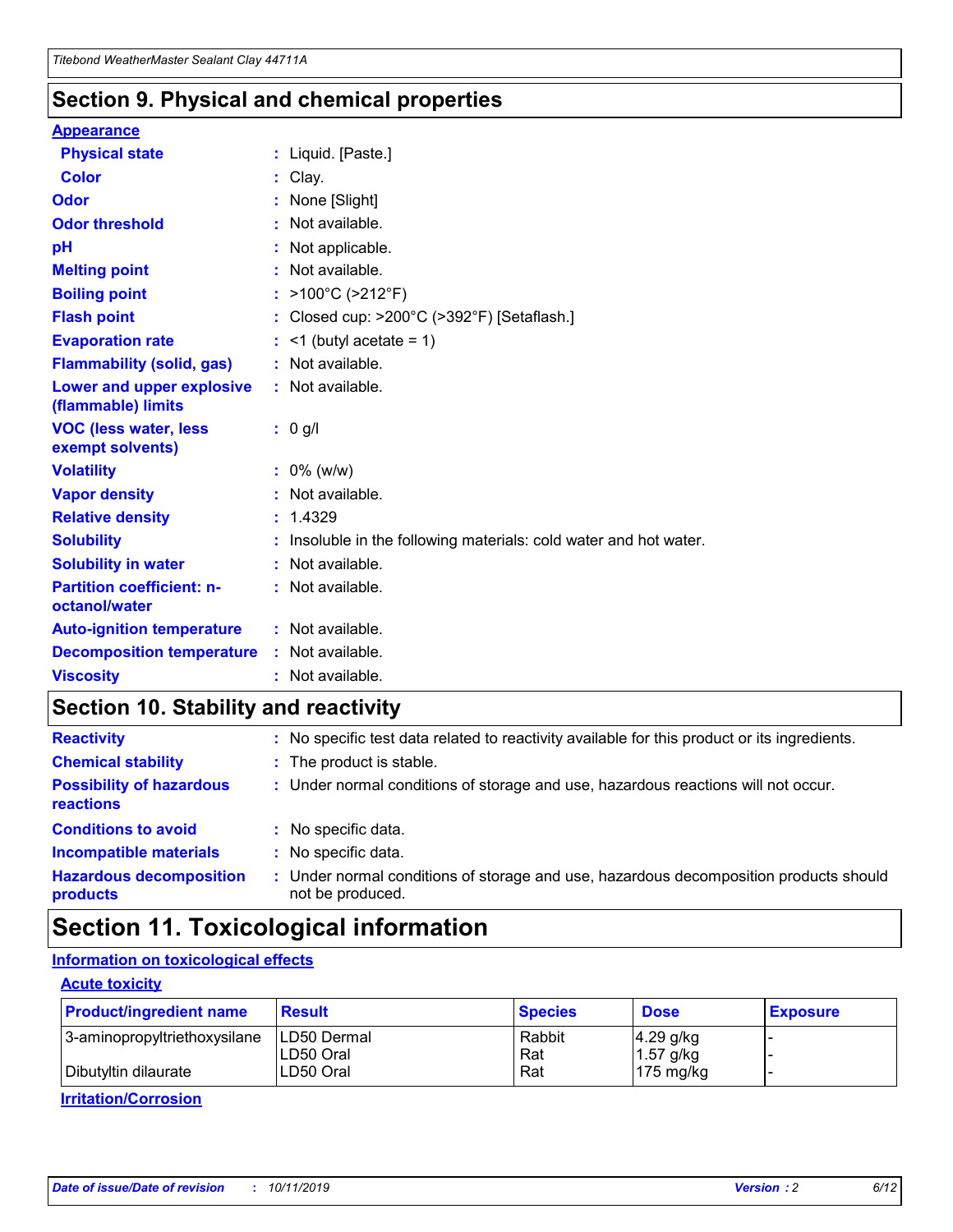## **Section 11. Toxicological information**

| <b>Product/ingredient name</b> | <b>Result</b>            | <b>Species</b> | <b>Score</b> | <b>Exposure</b>           | <b>Observation</b> |
|--------------------------------|--------------------------|----------------|--------------|---------------------------|--------------------|
| 3-aminopropyltriethoxysilane   | Eyes - Mild irritant     | Rabbit         |              | $100$ mg                  |                    |
|                                | Eyes - Severe irritant   | Rabbit         |              | 24 hours 750              |                    |
|                                |                          |                |              | ug                        |                    |
|                                | Skin - Severe irritant   | Rabbit         |              | 24 hours 5                | -                  |
| Dibutyltin dilaurate           | Eyes - Moderate irritant | Rabbit         |              | mq<br><b>24 hours 100</b> |                    |
|                                |                          |                |              | mg                        |                    |
|                                | Skin - Severe irritant   | Rabbit         |              | 500 mg                    |                    |

#### **Sensitization**

Not available.

#### **Mutagenicity**

Not available.

#### **Carcinogenicity**

Not available.

#### **Reproductive toxicity**

Not available.

#### **Teratogenicity**

Not available.

#### **Specific target organ toxicity (single exposure)**

Not available.

#### **Specific target organ toxicity (repeated exposure)**

| <b>Name</b>                                                                         |                                                                            | <b>Category</b>                                     | <b>Route of</b><br>exposure | <b>Target organs</b> |
|-------------------------------------------------------------------------------------|----------------------------------------------------------------------------|-----------------------------------------------------|-----------------------------|----------------------|
| Dibutyltin dilaurate                                                                |                                                                            | Category 1                                          | -                           | respiratory system   |
| <b>Aspiration hazard</b><br>Not available.                                          |                                                                            |                                                     |                             |                      |
| <b>Information on the likely</b><br>routes of exposure                              | : Not available.                                                           |                                                     |                             |                      |
| <b>Potential acute health effects</b>                                               |                                                                            |                                                     |                             |                      |
| <b>Eye contact</b>                                                                  | : May cause eye irritation.                                                |                                                     |                             |                      |
| <b>Inhalation</b>                                                                   |                                                                            | : No known significant effects or critical hazards. |                             |                      |
| <b>Skin contact</b>                                                                 | : May cause skin irritation.                                               |                                                     |                             |                      |
| <b>Ingestion</b>                                                                    |                                                                            | : No known significant effects or critical hazards. |                             |                      |
| <b>Symptoms related to the physical, chemical and toxicological characteristics</b> |                                                                            |                                                     |                             |                      |
| <b>Eye contact</b>                                                                  | irritation<br>watering<br>redness                                          | : Adverse symptoms may include the following:       |                             |                      |
| <b>Inhalation</b>                                                                   | reduced fetal weight<br>increase in fetal deaths<br>skeletal malformations | : Adverse symptoms may include the following:       |                             |                      |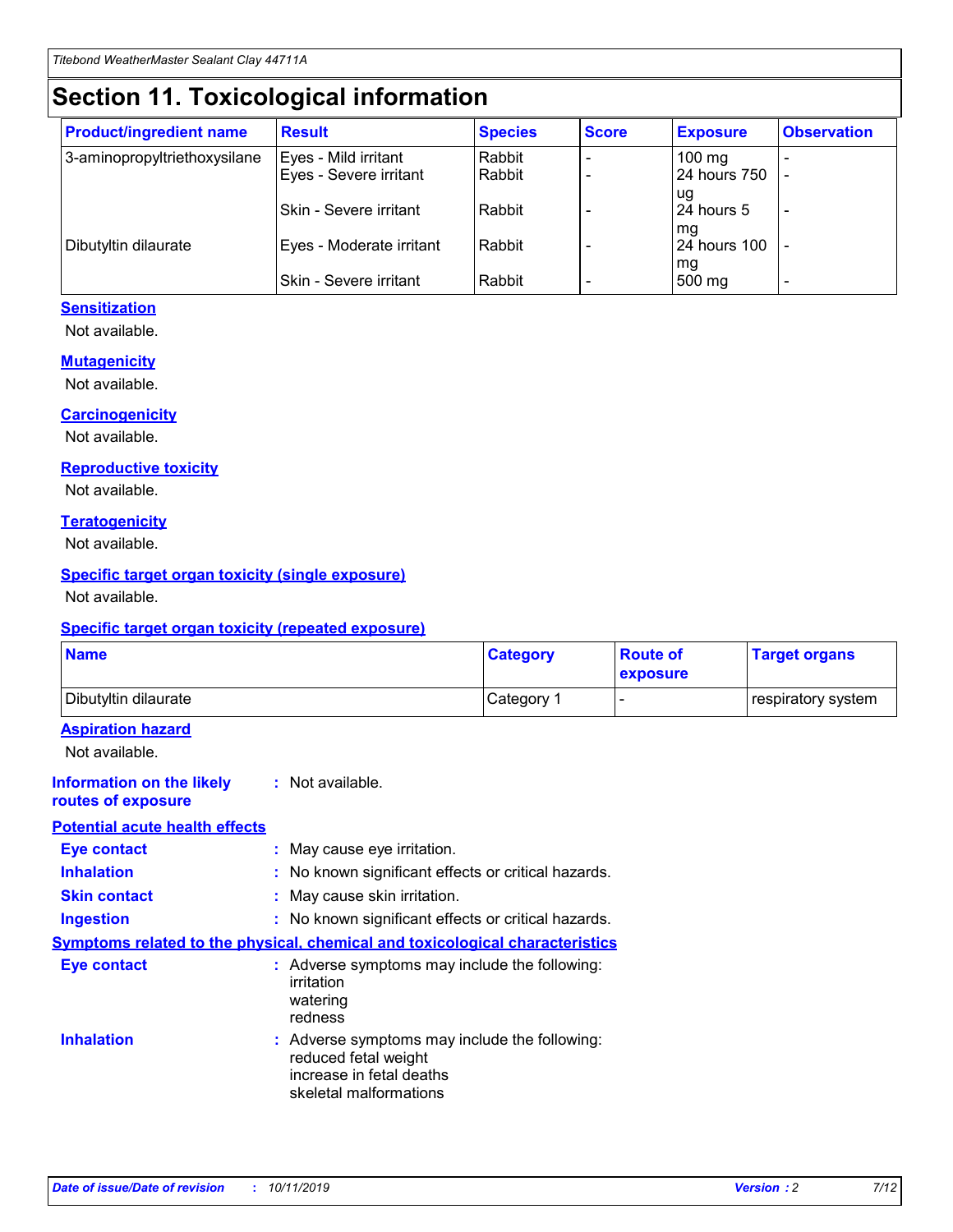## **Section 11. Toxicological information**

| <b>Skin contact</b>                     |                                                                                                          |
|-----------------------------------------|----------------------------------------------------------------------------------------------------------|
|                                         | : Adverse symptoms may include the following:<br>irritation                                              |
|                                         | redness                                                                                                  |
|                                         | reduced fetal weight                                                                                     |
|                                         | increase in fetal deaths                                                                                 |
|                                         | skeletal malformations                                                                                   |
| <b>Ingestion</b>                        | : Adverse symptoms may include the following:                                                            |
|                                         | reduced fetal weight                                                                                     |
|                                         | increase in fetal deaths                                                                                 |
|                                         | skeletal malformations                                                                                   |
|                                         | Delayed and immediate effects and also chronic effects from short and long term exposure                 |
| <b>Short term exposure</b>              |                                                                                                          |
| <b>Potential immediate</b>              | : Not available.                                                                                         |
| effects                                 |                                                                                                          |
| <b>Potential delayed effects</b>        | : Not available.                                                                                         |
| <b>Long term exposure</b>               |                                                                                                          |
| <b>Potential immediate</b>              | : Not available.                                                                                         |
| effects                                 |                                                                                                          |
| <b>Potential delayed effects</b>        | : Not available.                                                                                         |
| <b>Potential chronic health effects</b> |                                                                                                          |
| Not available.                          |                                                                                                          |
| <b>General</b>                          | : Once sensitized, a severe allergic reaction may occur when subsequently exposed to<br>very low levels. |
| <b>Carcinogenicity</b>                  | : No known significant effects or critical hazards.                                                      |
| <b>Mutagenicity</b>                     | No known significant effects or critical hazards.                                                        |
| <b>Teratogenicity</b>                   | May damage the unborn child.                                                                             |
| <b>Developmental effects</b>            | No known significant effects or critical hazards.                                                        |
| <b>Fertility effects</b>                | : May damage fertility.                                                                                  |
| <b>Numerical measures of toxicity</b>   |                                                                                                          |
| <b>Acute toxicity estimates</b>         |                                                                                                          |
|                                         |                                                                                                          |

Not available.

## **Section 12. Ecological information**

#### **Toxicity**

| <b>Product/ingredient name</b> | <b>Result</b>                     | <b>Species</b>                       | <b>Exposure</b> |
|--------------------------------|-----------------------------------|--------------------------------------|-----------------|
| Dibutyltin dilaurate           | Chronic EC10 > 2 mg/l Fresh water | Algae - Scenedesmus<br>I subspicatus | l 96 hours i    |

### **Persistence and degradability**

| <b>Product/ingredient name</b> | <b>Test</b>                                                                    | <b>Result</b>  |                   | <b>Dose</b> | <b>Inoculum</b>         |
|--------------------------------|--------------------------------------------------------------------------------|----------------|-------------------|-------------|-------------------------|
| Dibutyltin dilaurate           | OECD 301F<br>Ready<br>Biodegradability -<br>Manometric<br>Respirometry<br>Test | 23 % - 28 days |                   |             |                         |
| <b>Product/ingredient name</b> | <b>Aquatic half-life</b>                                                       |                | <b>Photolysis</b> |             | <b>Biodegradability</b> |
| Dibutyltin dilaurate           |                                                                                |                |                   |             | Inherent                |

### **Bioaccumulative potential**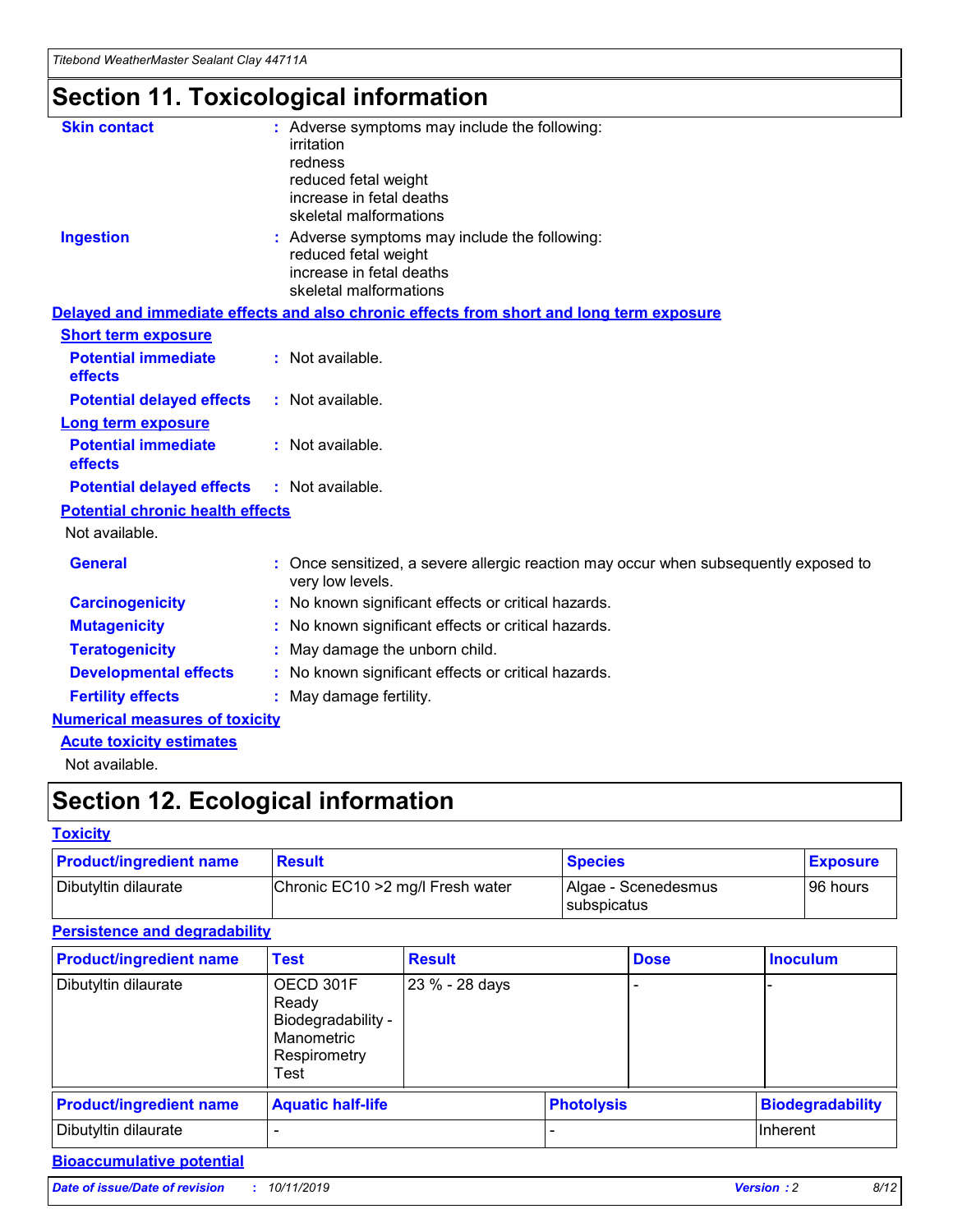## **Section 12. Ecological information**

| <b>Product/ingredient name</b> | $LoaPow$ | <b>BCF</b> | <b>Potential</b> |
|--------------------------------|----------|------------|------------------|
| 3-aminopropyltriethoxysilane   | 1.7      | 3.4        | low              |
| Dibutyltin dilaurate           | 4.44     | 2.91       | low              |

#### **Mobility in soil**

| <b>Soil/water partition</b><br>coefficient (K <sub>oc</sub> ) | : Not available.                                    |
|---------------------------------------------------------------|-----------------------------------------------------|
| <b>Other adverse effects</b>                                  | : No known significant effects or critical hazards. |

### **Section 13. Disposal considerations**

**Disposal methods :**

The generation of waste should be avoided or minimized wherever possible. Disposal of this product, solutions and any by-products should at all times comply with the requirements of environmental protection and waste disposal legislation and any regional local authority requirements. Dispose of surplus and non-recyclable products via a licensed waste disposal contractor. Waste should not be disposed of untreated to the sewer unless fully compliant with the requirements of all authorities with jurisdiction. Waste packaging should be recycled. Incineration or landfill should only be considered when recycling is not feasible. This material and its container must be disposed of in a safe way. Care should be taken when handling emptied containers that have not been cleaned or rinsed out. Empty containers or liners may retain some product residues. Avoid dispersal of spilled material and runoff and contact with soil, waterways, drains and sewers.

## **Section 14. Transport information**

|                                      | <b>DOT</b><br><b>Classification</b> | <b>TDG</b><br><b>Classification</b> | <b>Mexico</b><br><b>Classification</b> | <b>ADR/RID</b> | <b>IMDG</b>              | <b>IATA</b>              |
|--------------------------------------|-------------------------------------|-------------------------------------|----------------------------------------|----------------|--------------------------|--------------------------|
| <b>UN number</b>                     | Not regulated.                      | Not regulated.                      | Not regulated.                         | Not regulated. | Not regulated.           | Not regulated.           |
| <b>UN proper</b><br>shipping name    | $\blacksquare$                      |                                     |                                        |                |                          |                          |
| <b>Transport</b><br>hazard class(es) | $\blacksquare$                      | $\overline{\phantom{a}}$            | $\blacksquare$                         | $\blacksquare$ | $\overline{\phantom{a}}$ | $\overline{\phantom{0}}$ |
| <b>Packing group</b>                 | $\overline{\phantom{a}}$            | $\overline{\phantom{0}}$            | $\overline{\phantom{a}}$               | -              | $\overline{\phantom{0}}$ | $\overline{\phantom{a}}$ |
| <b>Environmental</b><br>hazards      | No.                                 | No.                                 | No.                                    | No.            | No.                      | No.                      |

## **Section 15. Regulatory information**

#### **U.S. Federal regulations**

#### **SARA 302/304**

#### **Composition/information on ingredients**

No products were found.

**SARA 304 RQ :** Not applicable.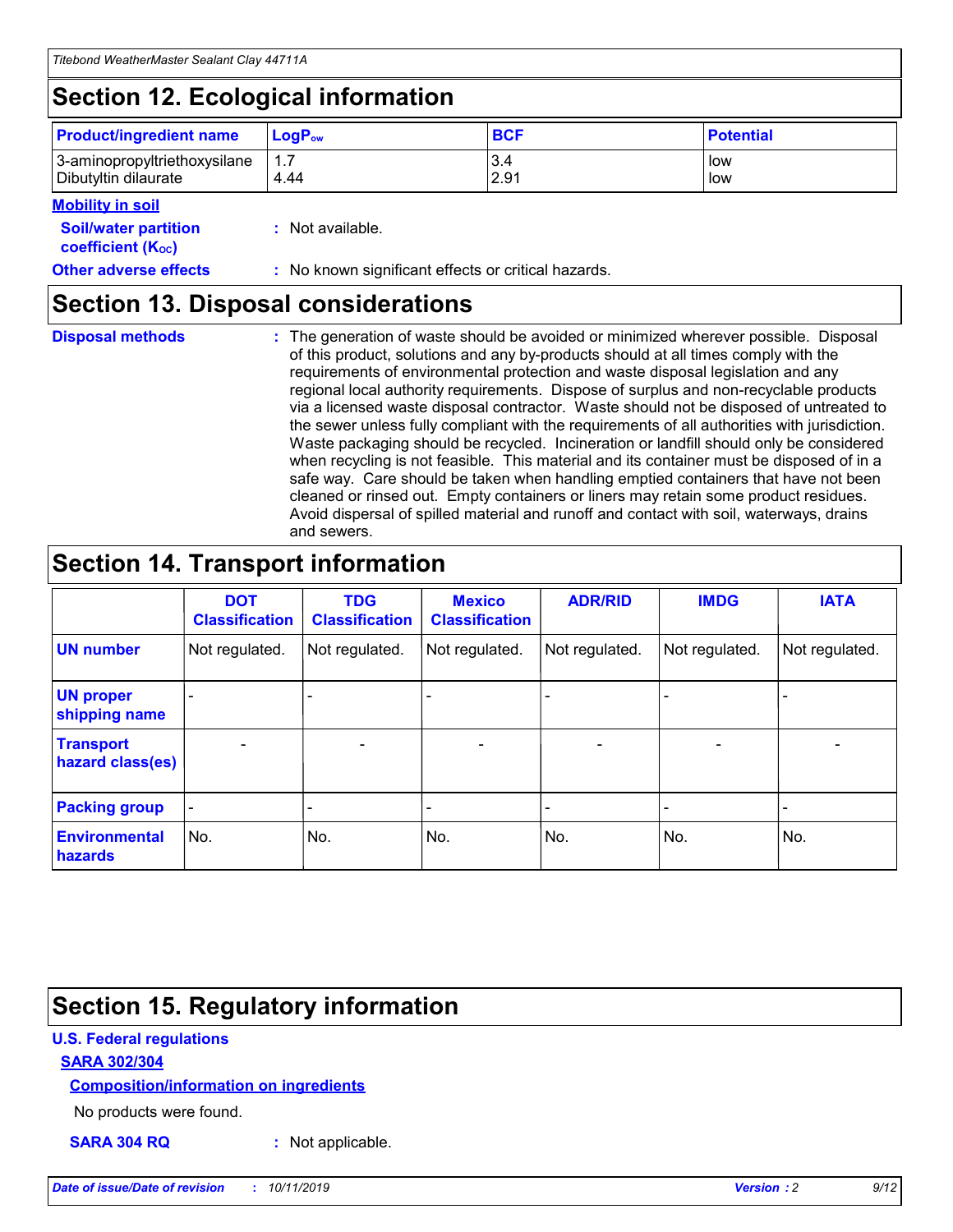## **Section 15. Regulatory information**

#### **SARA 311/312**

**Classification :** EYE IRRITATION - Category 2B SKIN SENSITIZATION - Category 1 TOXIC TO REPRODUCTION (Fertility) - Category 1B TOXIC TO REPRODUCTION (Unborn child) - Category 1B

#### **Composition/information on ingredients**

| <b>Name</b>                  | $\frac{9}{6}$ | <b>Classification</b>                                                                                            |
|------------------------------|---------------|------------------------------------------------------------------------------------------------------------------|
| 3-aminopropyltriethoxysilane | $\leq$ 3      | <b>FLAMMABLE LIQUIDS - Category 4</b><br><b>ACUTE TOXICITY (oral) - Category 4</b>                               |
|                              |               | SKIN IRRITATION - Category 2<br>EYE IRRITATION - Category 2A                                                     |
| Dibutyltin dilaurate         | ≤0.3          | ACUTE TOXICITY (oral) - Category 3<br>SKIN CORROSION - Category 1C                                               |
|                              |               | SERIOUS EYE DAMAGE - Category 1<br>SKIN SENSITIZATION - Category 1<br><b>GERM CELL MUTAGENICITY - Category 2</b> |
|                              |               | TOXIC TO REPRODUCTION (Fertility) - Category 1B<br>TOXIC TO REPRODUCTION (Unborn child) - Category 1B            |
|                              |               | SPECIFIC TARGET ORGAN TOXICITY (REPEATED<br>EXPOSURE) (respiratory system) - Category 1                          |

#### **State regulations**

| <b>Massachusetts</b> | : None of the components are listed. |
|----------------------|--------------------------------------|
| <b>New York</b>      | : None of the components are listed. |
| <b>New Jersey</b>    | : None of the components are listed. |
| <b>Pennsylvania</b>  | : None of the components are listed. |

#### **California Prop. 65**

**A** WARNING: This product can expose you to methanol, which is known to the State of California to cause birth defects or other reproductive harm. For more information go to www.P65Warnings.ca.gov.

| <b>Ingredient name</b> | No significant risk Maximum<br>level | acceptable dosage<br>level |
|------------------------|--------------------------------------|----------------------------|
| methanol               |                                      | Yes.                       |

#### **International regulations**

**Chemical Weapon Convention List Schedules I, II & III Chemicals** Not listed.

#### **Montreal Protocol**

Not listed.

#### **Stockholm Convention on Persistent Organic Pollutants**

Not listed.

### **UNECE Aarhus Protocol on POPs and Heavy Metals**

Not listed.

#### **Inventory list**

### **China :** All components are listed or exempted.

**United States TSCA 8(b) inventory :** All components are active or exempted.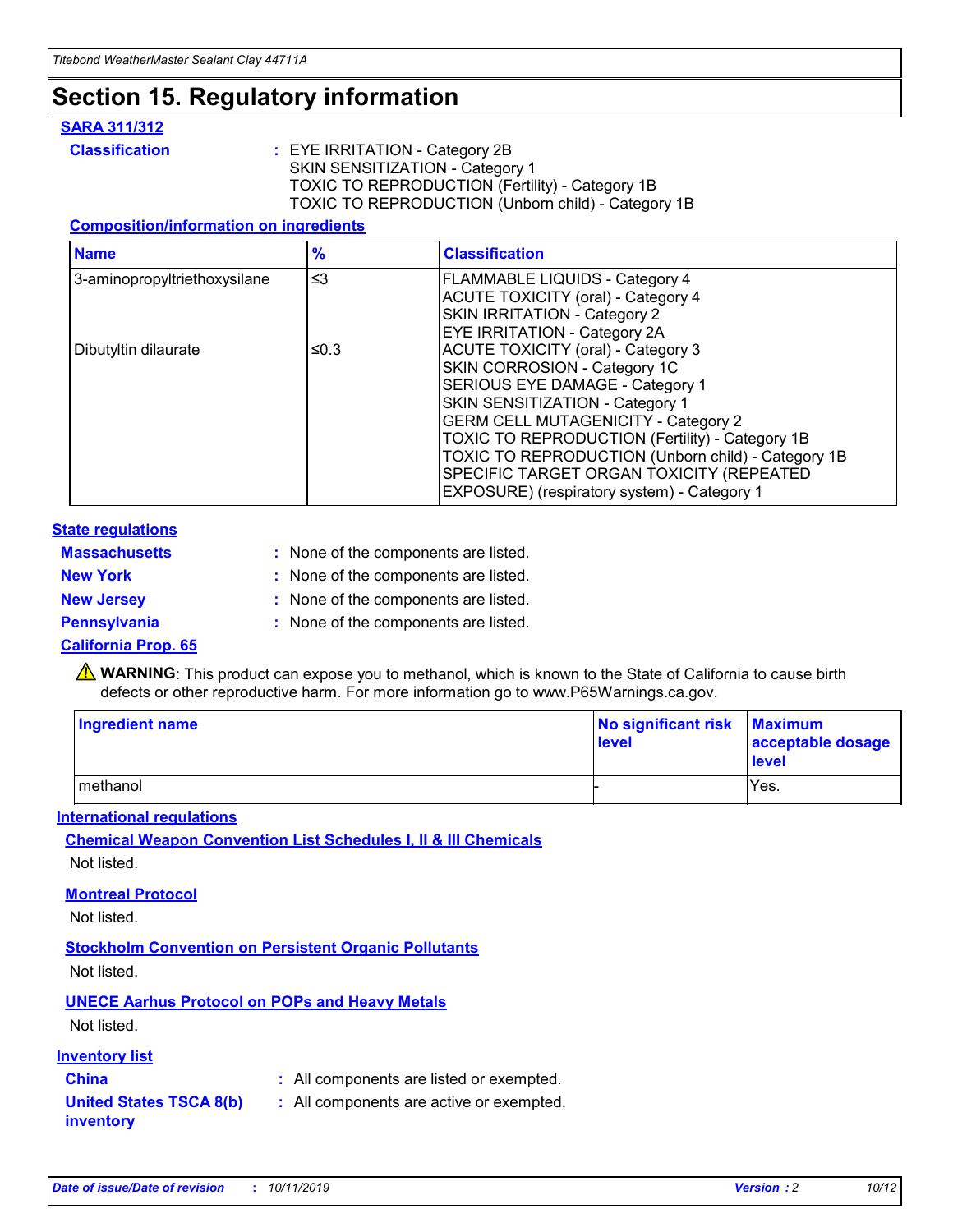## **Section 16. Other information**

**Hazardous Material Information System (U.S.A.)**



**Caution: HMIS® ratings are based on a 0-4 rating scale, with 0 representing minimal hazards or risks, and 4 representing significant hazards or risks. Although HMIS® ratings and the associated label are not required on SDSs or products leaving a facility under 29 CFR 1910.1200, the preparer may choose to provide them. HMIS® ratings are to be used with a fully implemented HMIS® program. HMIS® is a registered trademark and service mark of the American Coatings Association, Inc.**

**The customer is responsible for determining the PPE code for this material. For more information on HMIS® Personal Protective Equipment (PPE) codes, consult the HMIS® Implementation Manual.**

#### **National Fire Protection Association (U.S.A.)**



**Reprinted with permission from NFPA 704-2001, Identification of the Hazards of Materials for Emergency Response Copyright ©1997, National Fire Protection Association, Quincy, MA 02269. This reprinted material is not the complete and official position of the National Fire Protection Association, on the referenced subject which is represented only by the standard in its entirety.**

**Copyright ©2001, National Fire Protection Association, Quincy, MA 02269. This warning system is intended to be interpreted and applied only by properly trained individuals to identify fire, health and reactivity hazards of chemicals. The user is referred to certain limited number of chemicals with recommended classifications in NFPA 49 and NFPA 325, which would be used as a guideline only. Whether the chemicals are classified by NFPA or not, anyone using the 704 systems to classify chemicals does so at their own risk.**

#### **Procedure used to derive the classification**

| <b>Classification</b>                                                                                                                                                    |                                                                                                                                                                                                                                                                                                                                                                                                                                                                                                                                                               | <b>Justification</b>                                                     |
|--------------------------------------------------------------------------------------------------------------------------------------------------------------------------|---------------------------------------------------------------------------------------------------------------------------------------------------------------------------------------------------------------------------------------------------------------------------------------------------------------------------------------------------------------------------------------------------------------------------------------------------------------------------------------------------------------------------------------------------------------|--------------------------------------------------------------------------|
| EYE IRRITATION - Category 2B<br>SKIN SENSITIZATION - Category 1<br>TOXIC TO REPRODUCTION (Fertility) - Category 1B<br>TOXIC TO REPRODUCTION (Unborn child) - Category 1B |                                                                                                                                                                                                                                                                                                                                                                                                                                                                                                                                                               | Expert judgment<br>Expert judgment<br>Expert judgment<br>Expert judgment |
| <b>History</b>                                                                                                                                                           |                                                                                                                                                                                                                                                                                                                                                                                                                                                                                                                                                               |                                                                          |
| Date of printing                                                                                                                                                         | : 4/22/2022                                                                                                                                                                                                                                                                                                                                                                                                                                                                                                                                                   |                                                                          |
| Date of issue/Date of<br>revision                                                                                                                                        | : 10/11/2019                                                                                                                                                                                                                                                                                                                                                                                                                                                                                                                                                  |                                                                          |
| Date of previous issue                                                                                                                                                   | : 10/16/2020                                                                                                                                                                                                                                                                                                                                                                                                                                                                                                                                                  |                                                                          |
| <b>Version</b>                                                                                                                                                           | $\therefore$ 2                                                                                                                                                                                                                                                                                                                                                                                                                                                                                                                                                |                                                                          |
| <b>Key to abbreviations</b>                                                                                                                                              | $:$ ATE = Acute Toxicity Estimate<br><b>BCF</b> = Bioconcentration Factor<br>GHS = Globally Harmonized System of Classification and Labelling of Chemicals<br>IATA = International Air Transport Association<br>IBC = Intermediate Bulk Container<br><b>IMDG = International Maritime Dangerous Goods</b><br>LogPow = logarithm of the octanol/water partition coefficient<br>MARPOL = International Convention for the Prevention of Pollution From Ships, 1973<br>as modified by the Protocol of 1978. ("Marpol" = marine pollution)<br>UN = United Nations |                                                                          |